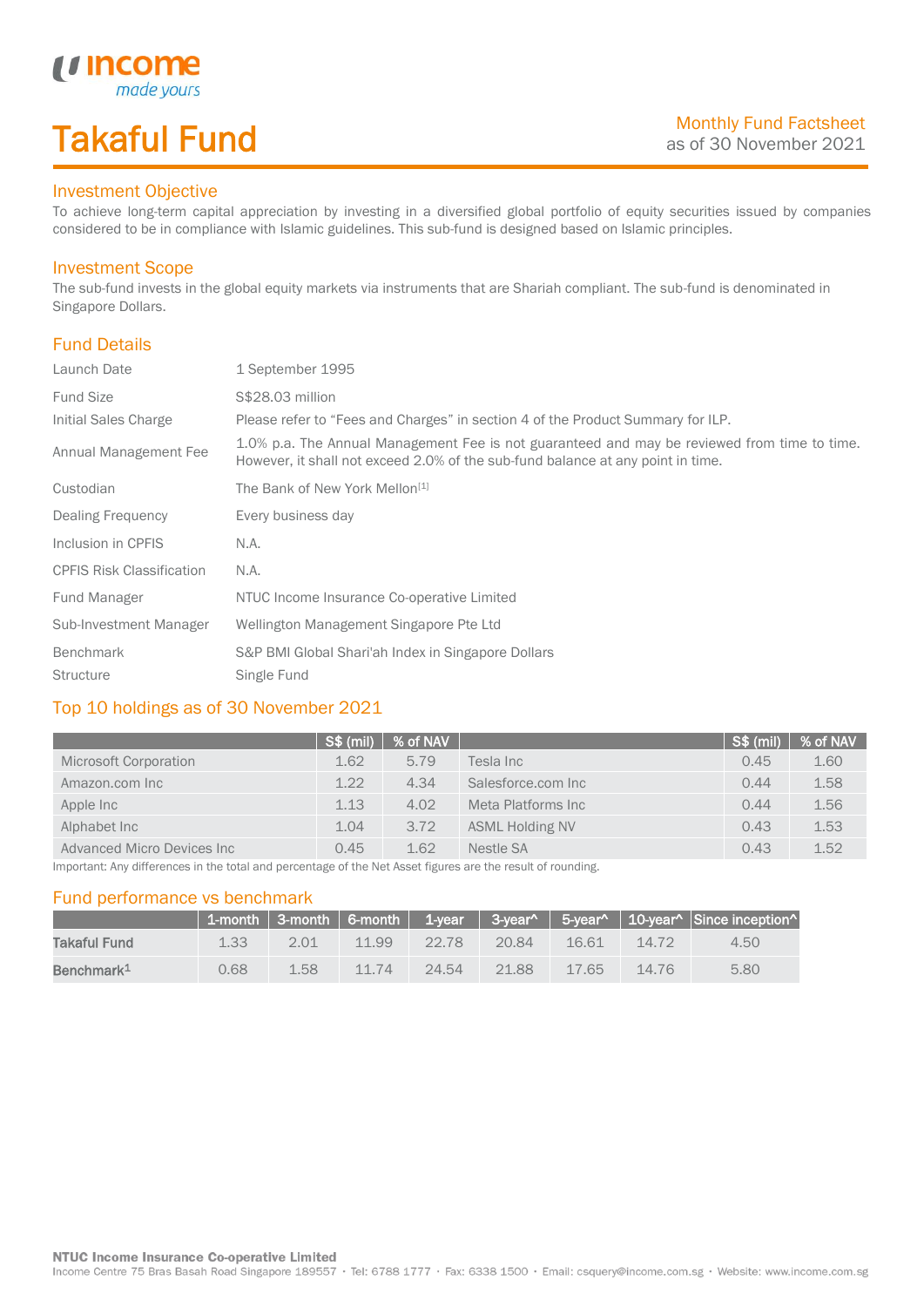# Takaful Fund

*<u>Income</u>*<br>made yours



The returns are calculated using bid-to-bid prices, in Singapore dollar terms, with dividends and distributions reinvested. ^Returns above one year are annualized. Past performance is not indicative of future performance. Fees & charges payable through deduction of premium or cancellation of units are excluded from this calculation.

#### <sup>1</sup> Note to our Policyholders on Revision of Benchmark Return:

Effective from 1 April 2011, dividend reinvested has been included in the returns of the Benchmark to achieve a better comparison of the Fund performance against its Benchmark. The historical Benchmark returns for the period from 1 July 2010 to 31 March 2011 have therefore been revised.

#### **Volatility**

|                     | <b>Annual Volatility (%)</b> |
|---------------------|------------------------------|
| <b>Takaful Fund</b> | 14.97                        |

Calculated using bid-bid prices in Singapore Dollar terms, with dividends and distribution reinvested.

**NTUC Income Insurance Co-operative Limited** 

Income Centre 75 Bras Basah Road Singapore 189557 · Tel: 6788 1777 · Fax: 6338 1500 · Email: csquery@income.com.sg · Website: www.income.com.sg